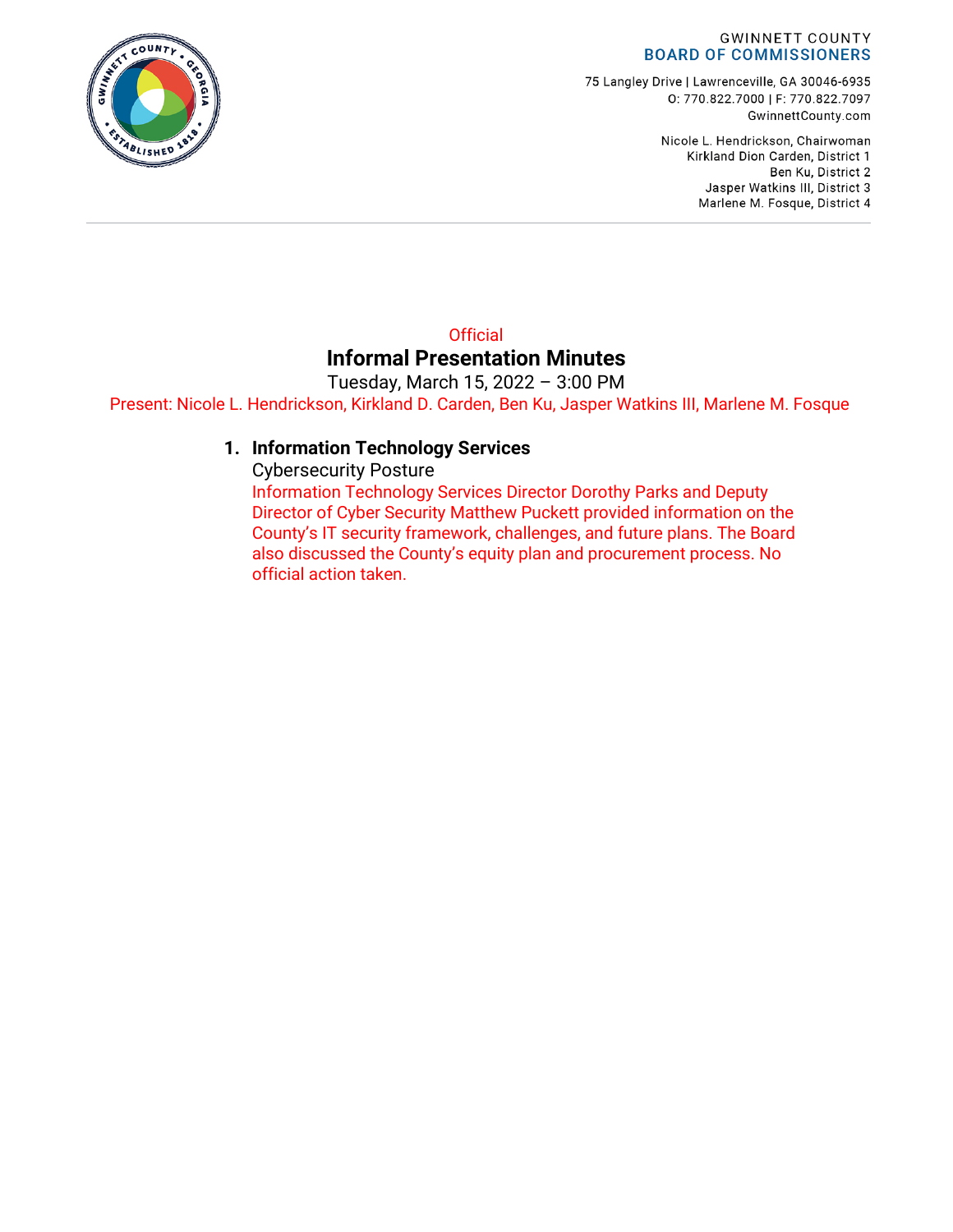

# **BOC Security Briefing**

March 15, 2022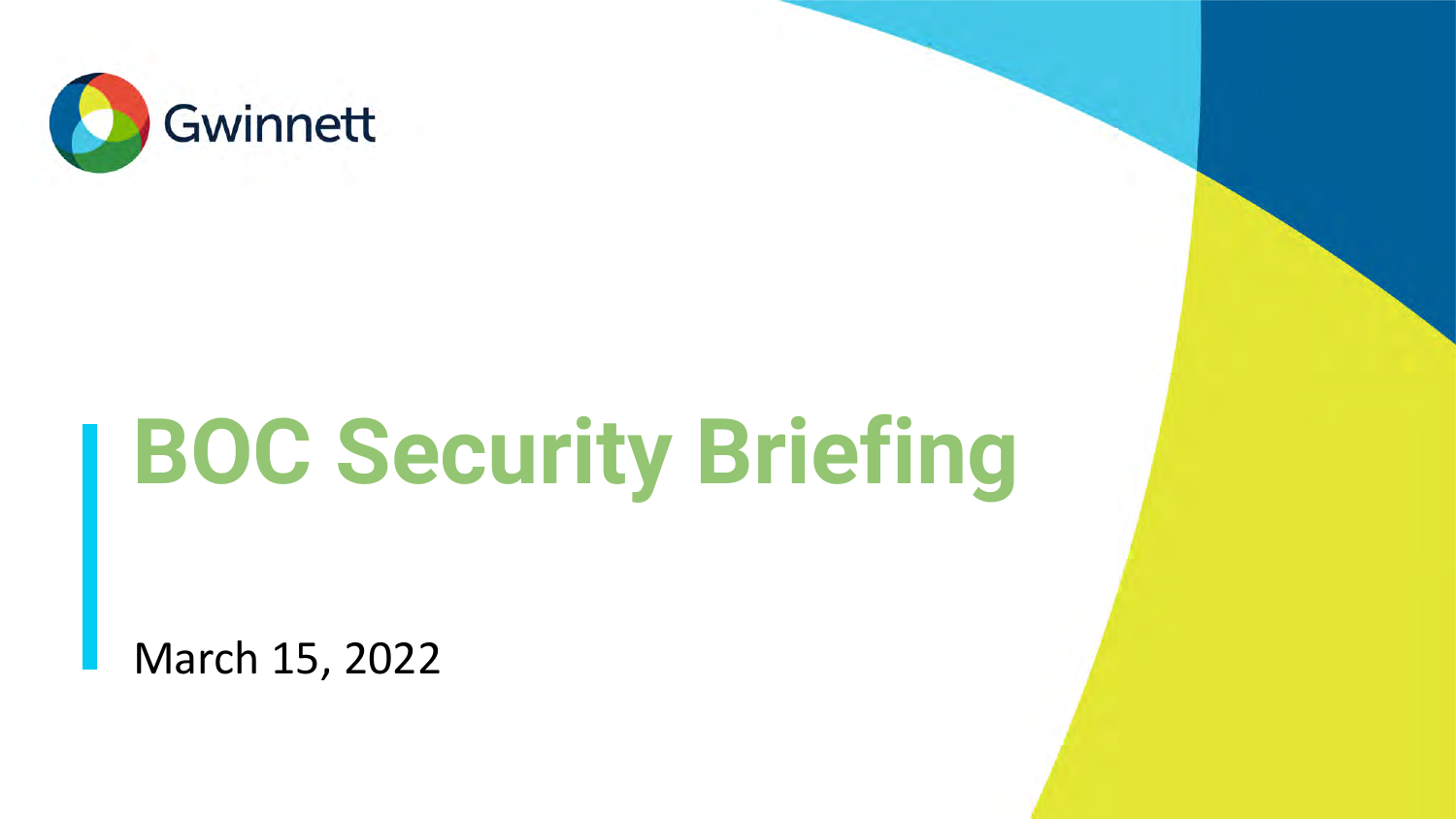

#### **Agenda**

- Metrics
- Program history
- Current team
- Core responsibilities
- CIS Framework and Progress
- 2022 Plans
- Challenges
- Russia and Ukraine situation
- Final thoughts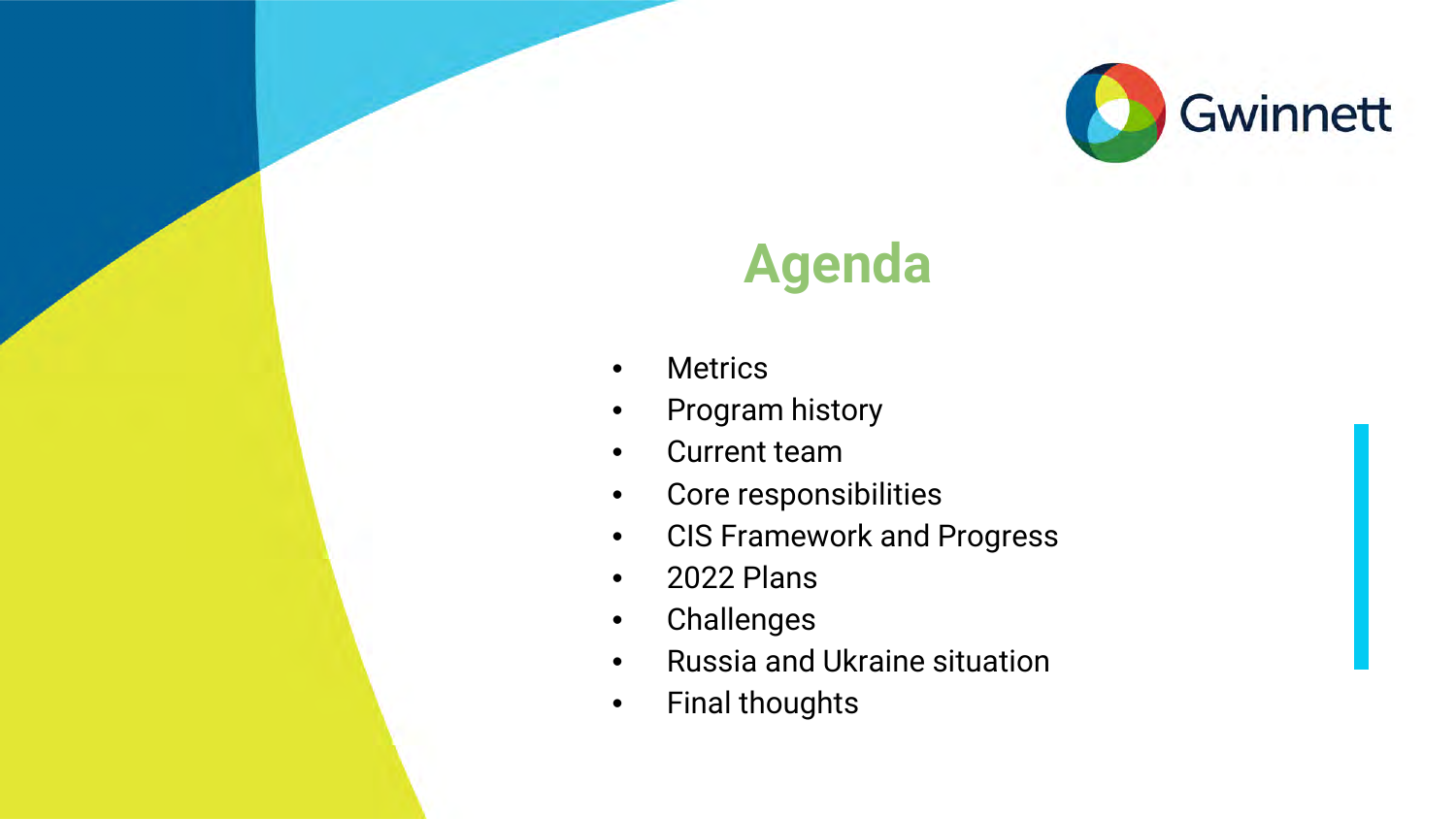



- 4,000 emails a month are blocked because they are phishing or contain viruses.
- In the last 6 months Windows Defender has blocked 31 Medium or High threats, including 4 cases of suspected ransomware.
- Our security team and third-party monitoring service analyzes 1500 potential incidents per month.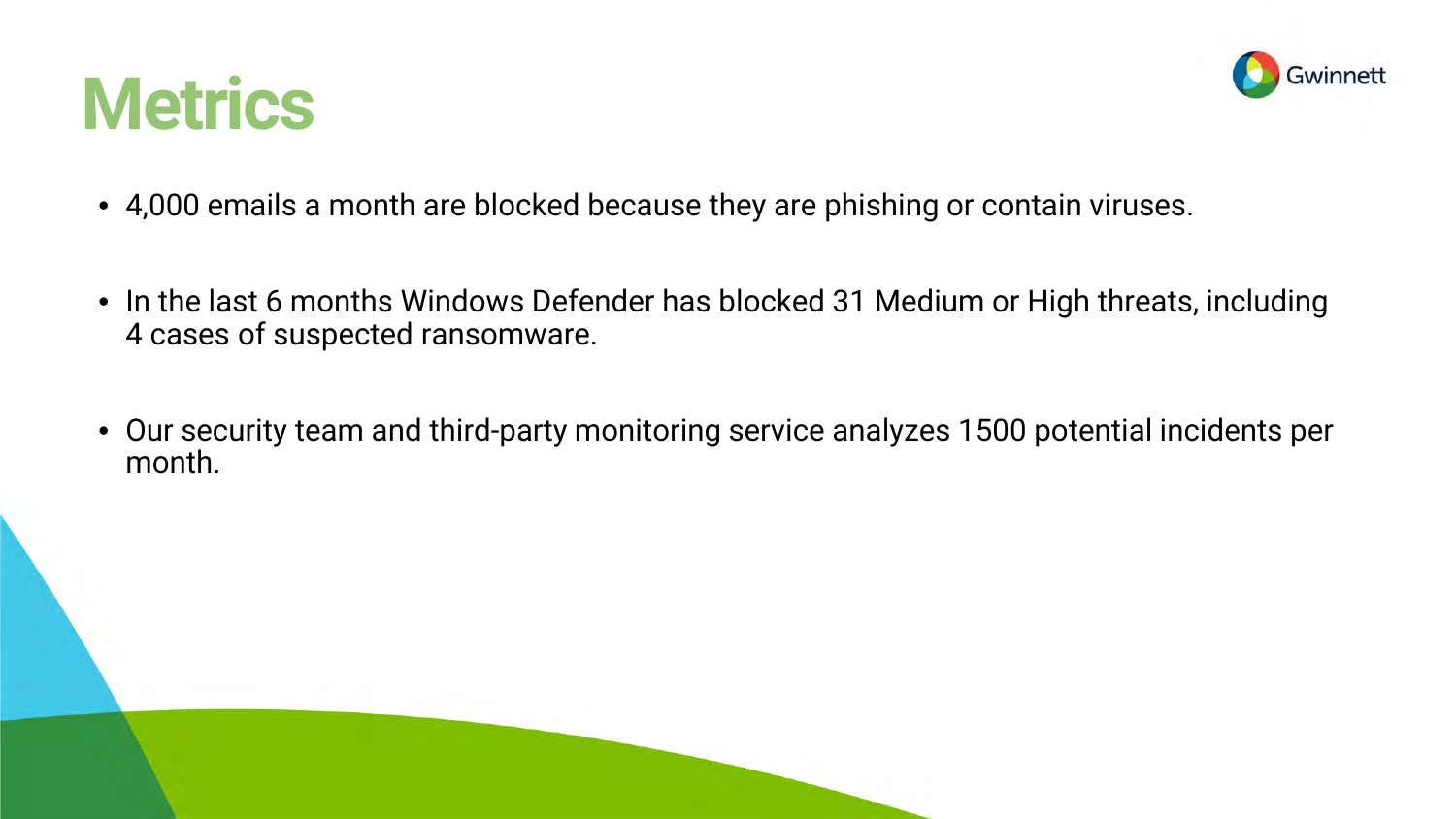

### **Program History**

- Started in March of 2018
- Currently consisting of 5 FTEs and 6 contractors
- 4 open positions as a result of 2022 decision packages
- Major projects
	- Monitoring
	- Vulnerability management
	- Multi-Factor Authentication (MFA)
	- Phishing simulations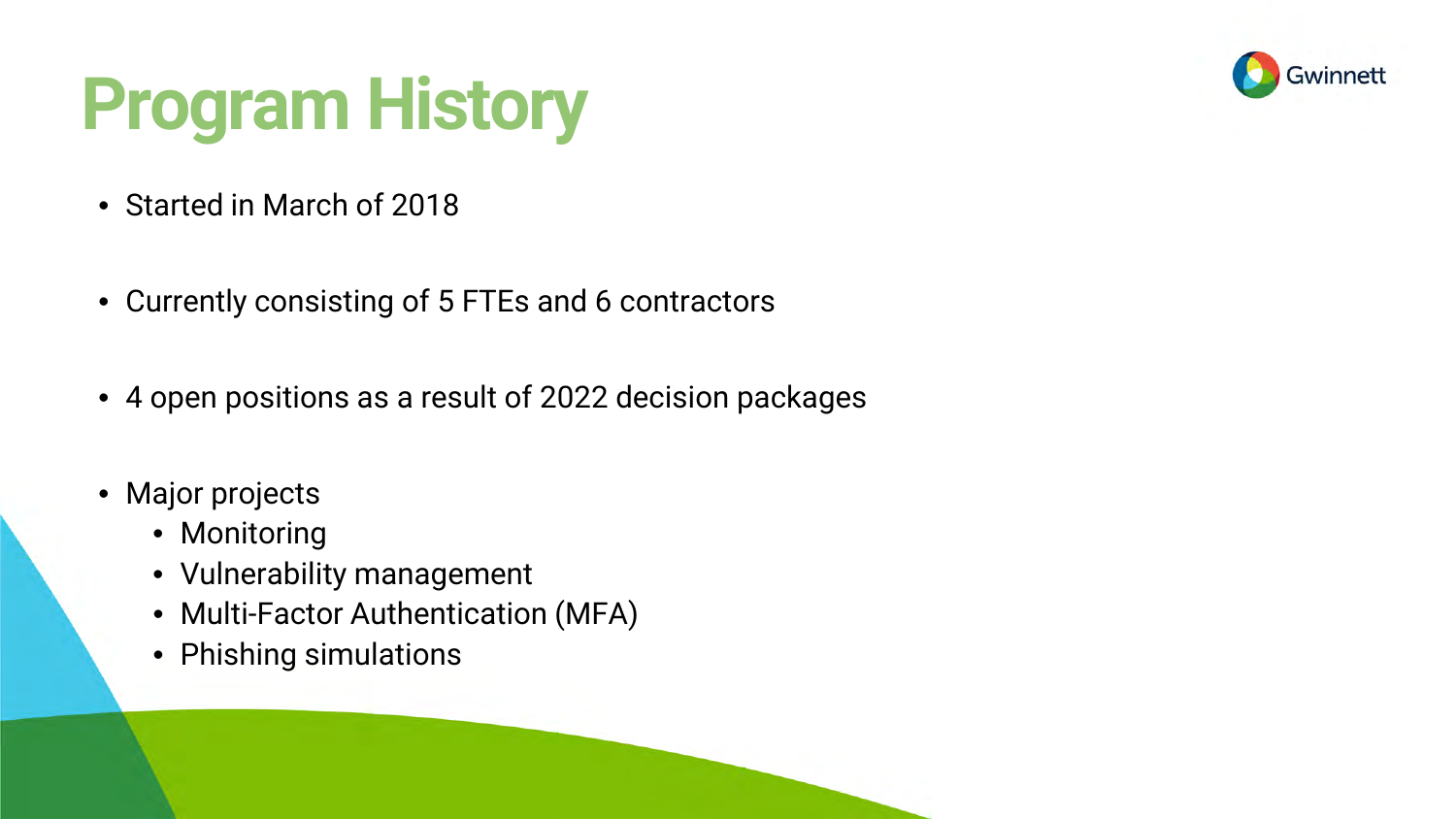#### **Current Team**



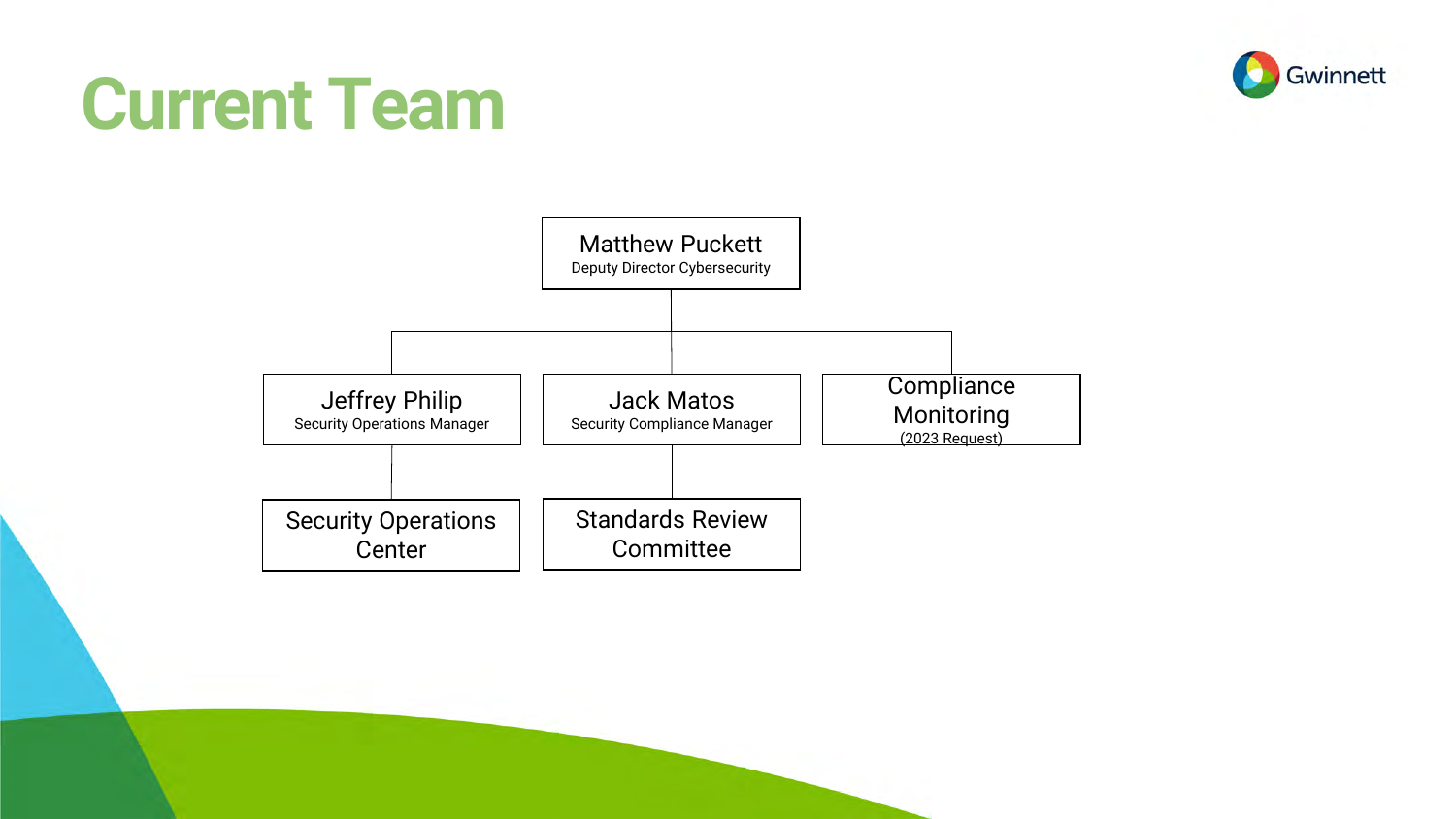#### **Core Responsibilities**



- Security Operations Team
	- Identify and track system vulnerabilities
	- Conduct phishing training exercises
	- Internally or with third-party vendors try to break into our own systems
	- Provide technical input into systems designs and changes to mitigate risk
	- Security Operations Center
		- Currently handled by a third-party service, contract expires this month
		- Monitors the environment for potential attacks
		- Stays current on new attacks and how we can adapt our defenses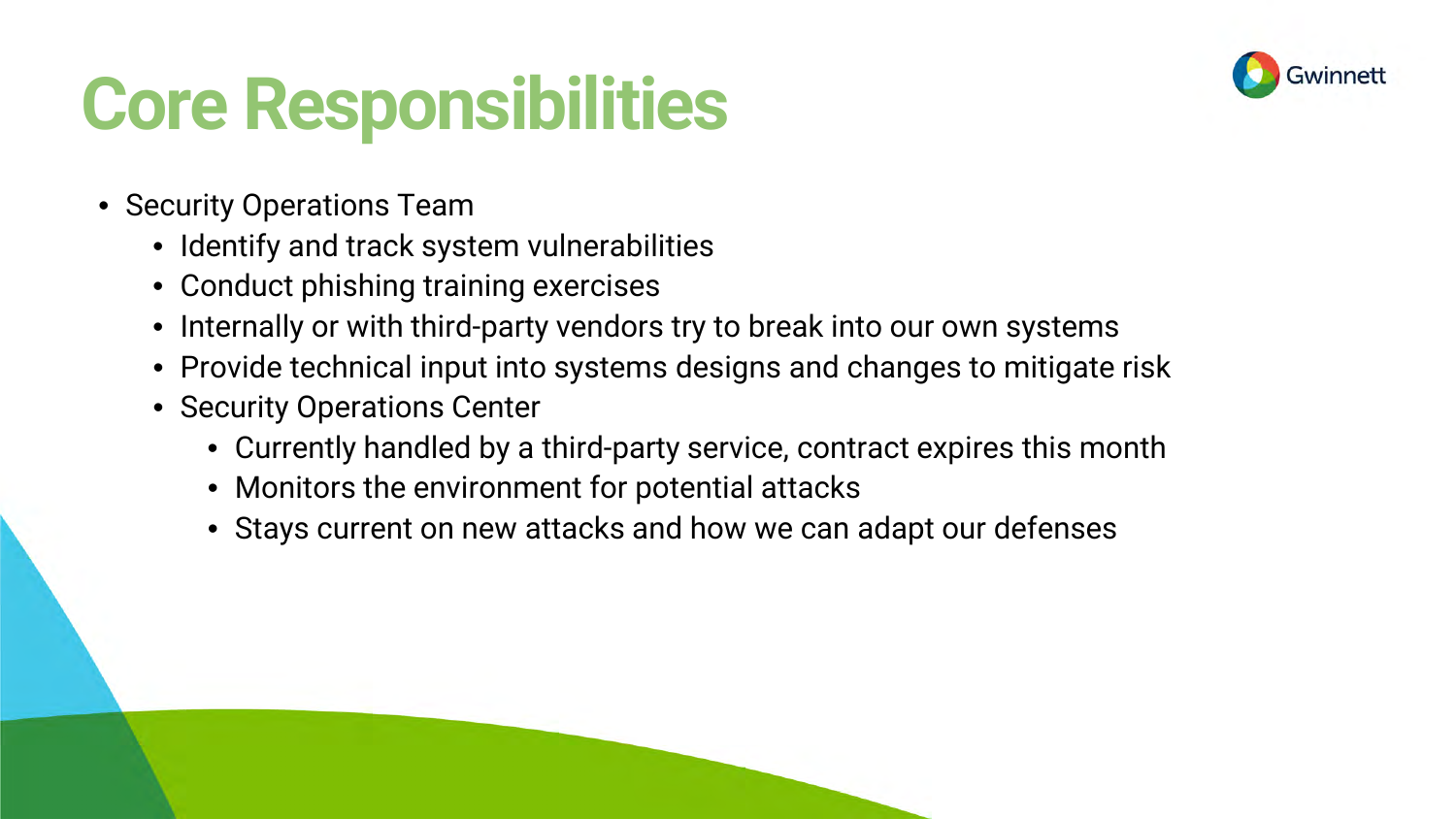#### **Core Responsibilities**



- Compliance Team
	- Annual Payment Card Industry (PCI) compliance, which allows the County to accept credit cards
	- Criminal Justice Information Systems (CJIS) compliance, required by the GBI / FBI for the County to access criminal just information
	- Health Insurance Portability and Accountability Act (HIPAA) requires the County to reasonably protect health data
	- Review of purchases and vendor relationships for potential security risks
	- Development of internal standards
	- Conduct risk assessments and access reviews
	- Training and awareness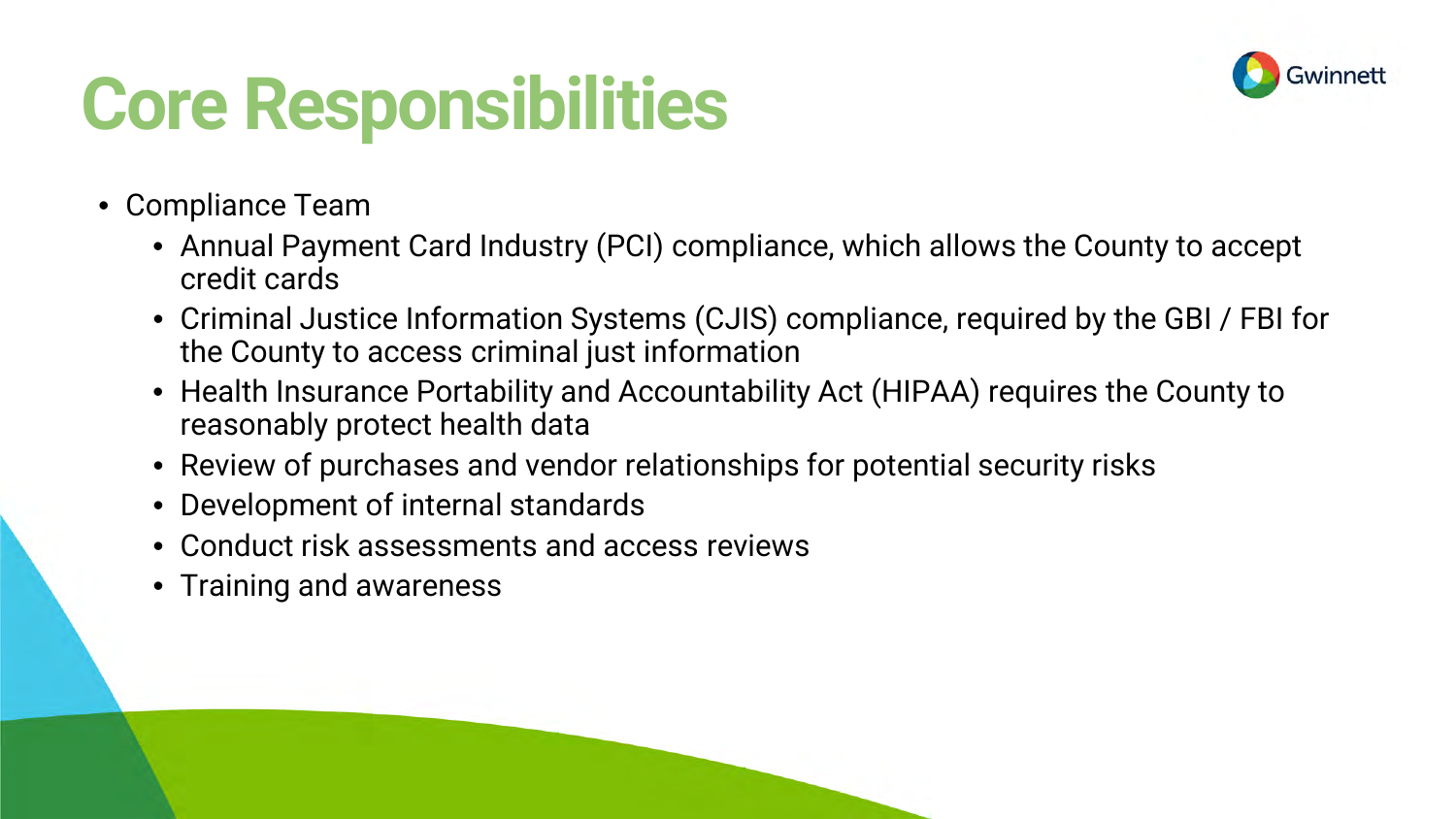#### **Security Framework**



- Frameworks provide a reference point
	- What does complete security program look like?
	- How mature is our program?
- Two popular frameworks
	- National Institute of Science and Technology (NIST) created by the Federal Government
	- Center for Internet Security (CIS) Controls created by CIS which is a non-profit government and private industry partnership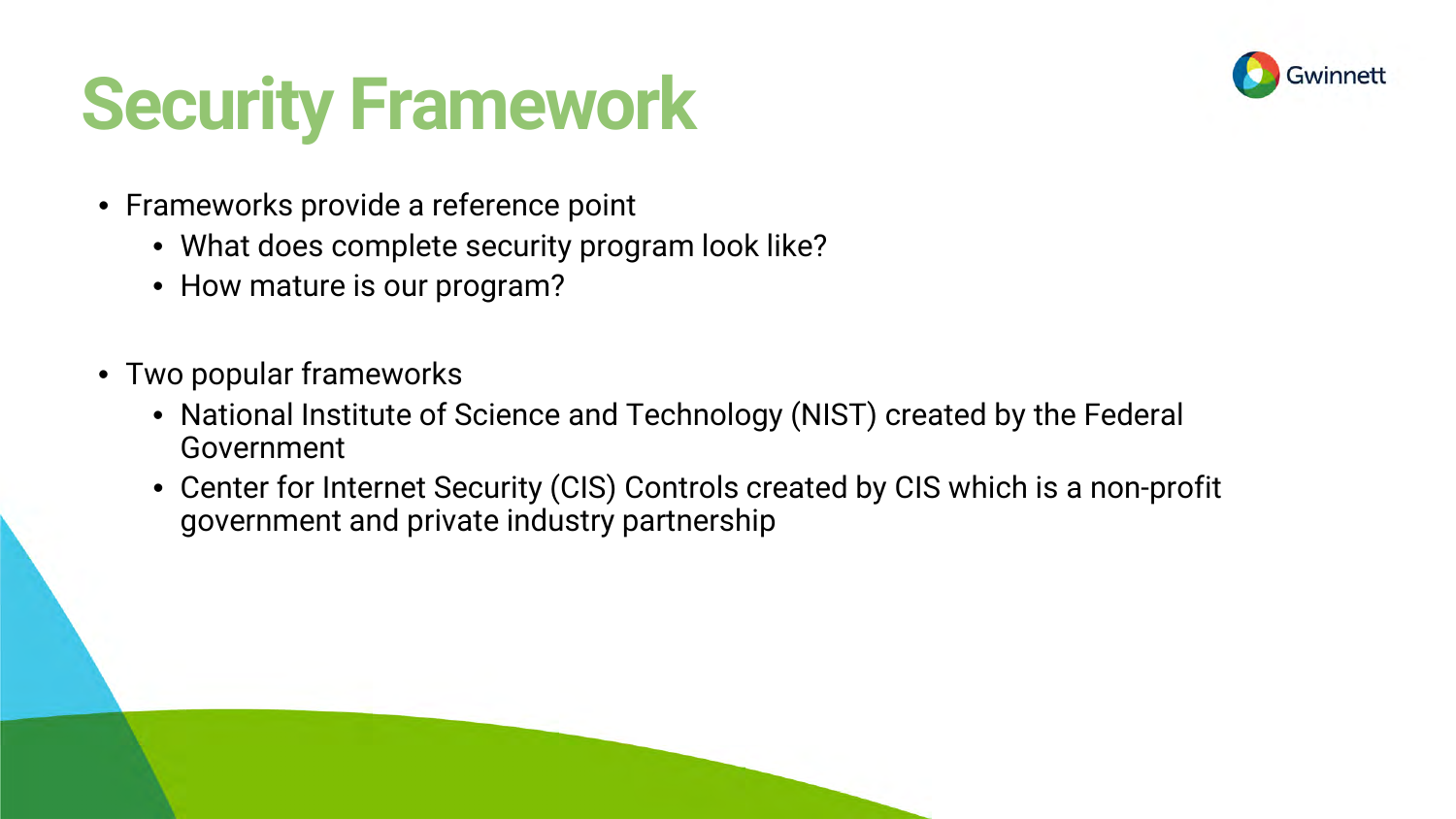#### **Security Framework**



- Gwinnett uses the CIS Framework
	- Easier to communicate
	- Free tools that assist us in tracking progress
	- Increasingly used by threat intelligence briefings
- Version 7 consists of 168 controls\* grouped into 20 groups
- Controls are prioritized by recommended importance and then categorized by resources available

\* "Control" refers to a specific action we take to reduce risk, such as requiring Multi-Factor Authentication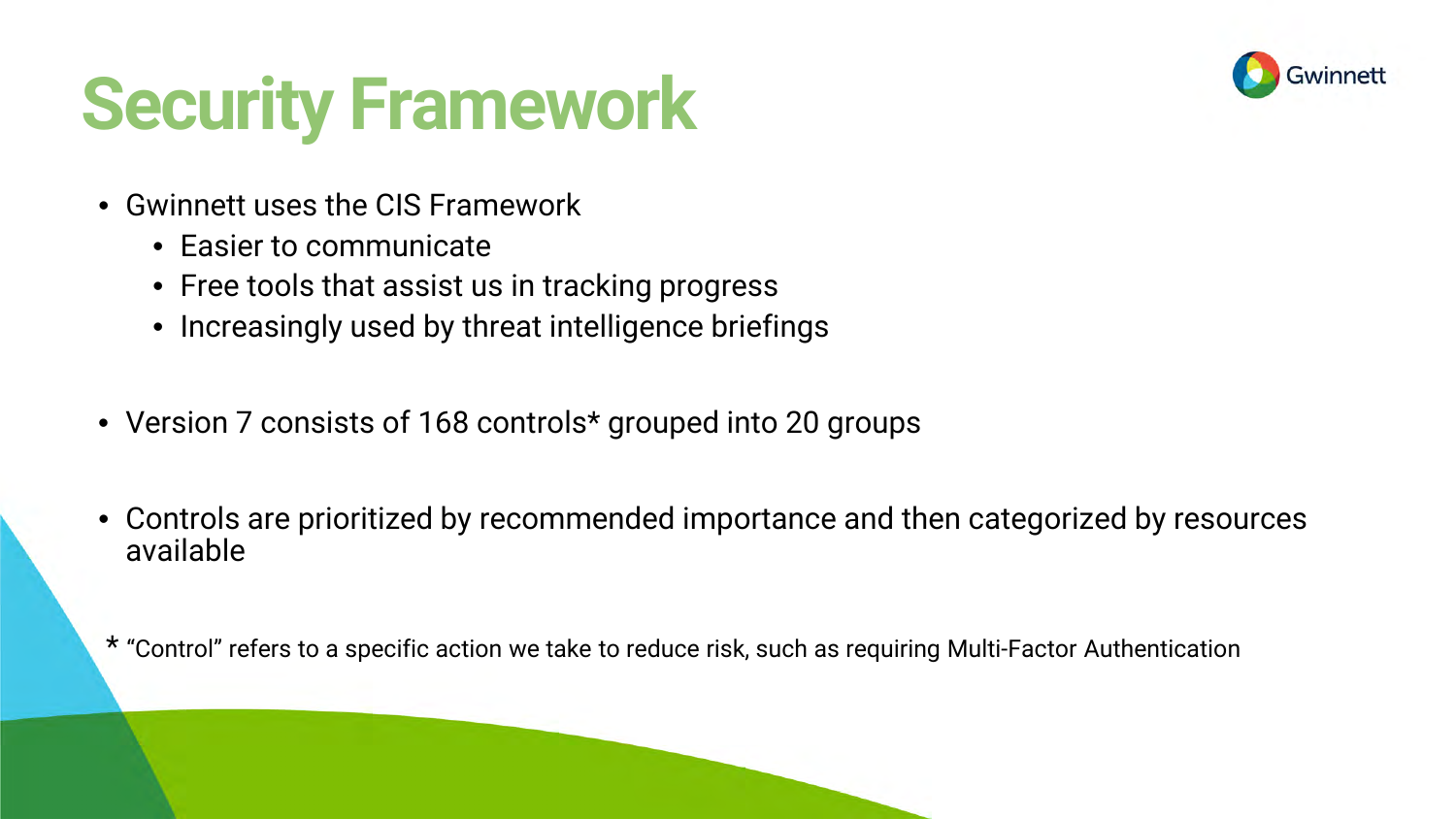### **CIS Framework**

- 1. Hardware inventory
- 2. Software inventory
- 3. Vulnerability Management
- 4. Administrative Privileges
- 5. Secure configuration of computers
- 6. Maintenance and logging
- 7. Email and Web protection
- 8. Malware defenses
- 9. Network port control
- 10. Backups
- 11. Secure configuration of network hardware
- 12. Firewalls
- 13. Data protection
- 14. Least privilege access
- 15. Wireless access control
- 16. Account monitoring and control
- 17. Security training
- 18. Application development security
- 19. Incident Response
- 20. Penetration testing

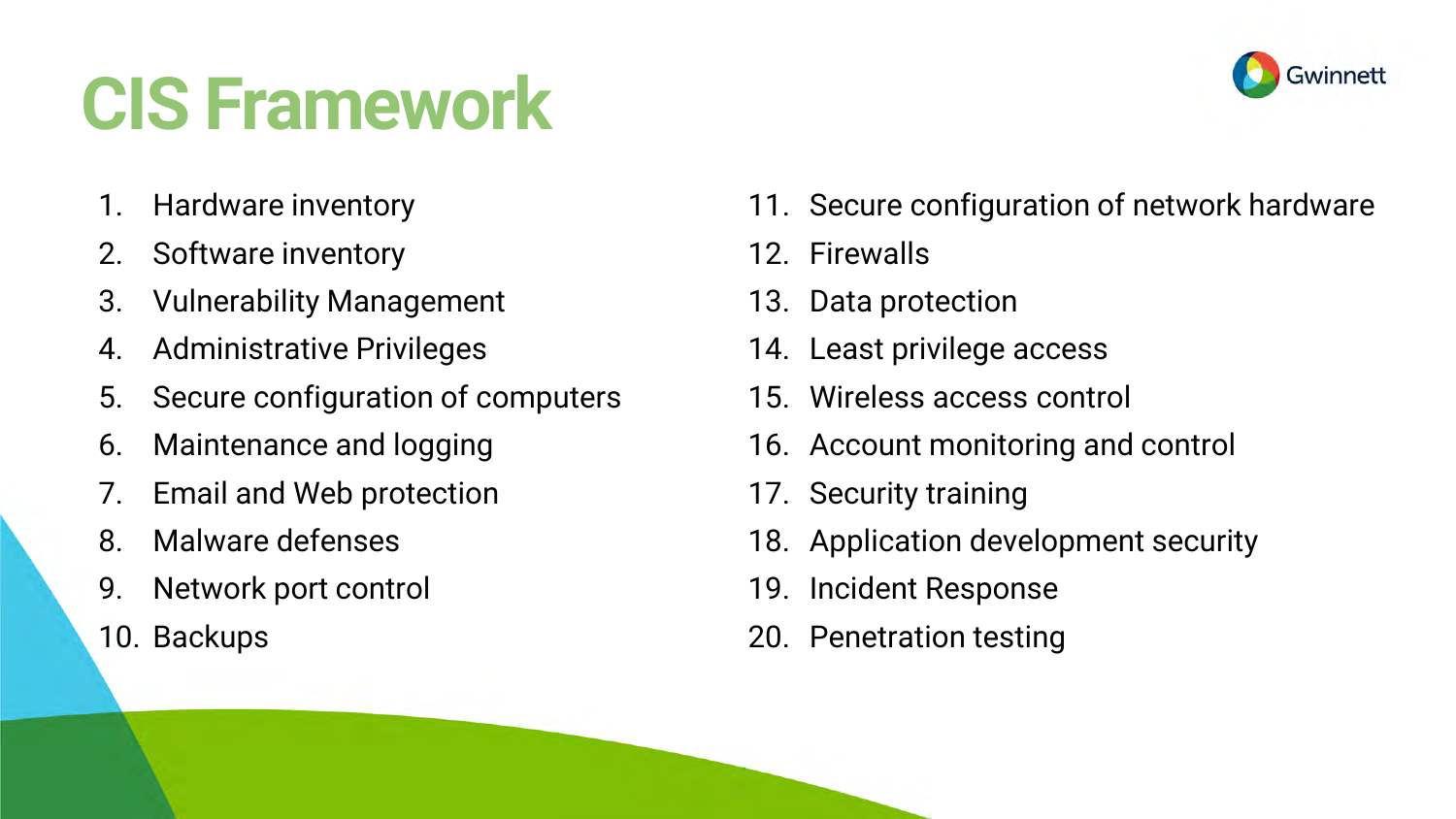

### **Security Framework Progress**

| <b>Status</b>                      |    | <b>March 2018 March 2022</b> |
|------------------------------------|----|------------------------------|
| Not implemented or NA              | 96 | 52                           |
| <b>Partially implemented</b>       | 42 | 31                           |
| Implemented on most or all systems | 30 | 85                           |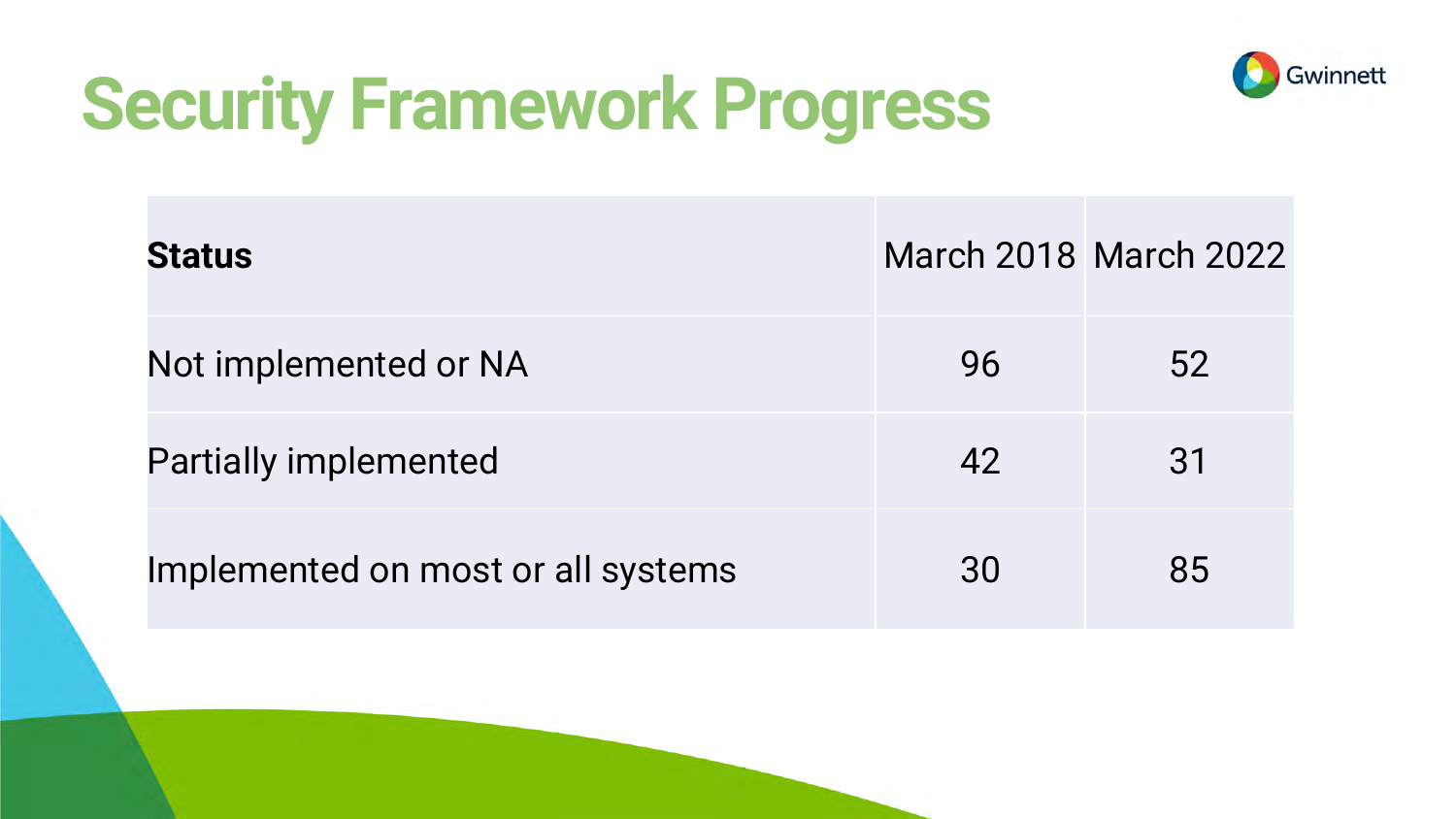### **CIS Framework – Strongest Areas**

- 1. Hardware inventory
- 2. Software inventory
- **3. Vulnerability Management**
- 4. Administrative Privileges
- 5. Secure configuration of computers
- 6. Maintenance and logging
- 7. Email and Web protection
- **8. Malware defenses**
- 9. Network port control
- **10. Data Recovery (Backups)**

11. Secure configuration of network hardware

**Gwinnett** 

- 12. Firewalls
- 13. Data protection
- 14. Least privilege access
- 15. Wireless access control
- 16. Account monitoring and control
- 17. Security training
- 18. Application development security
- 19. Incident Response
- 20. Penetration testing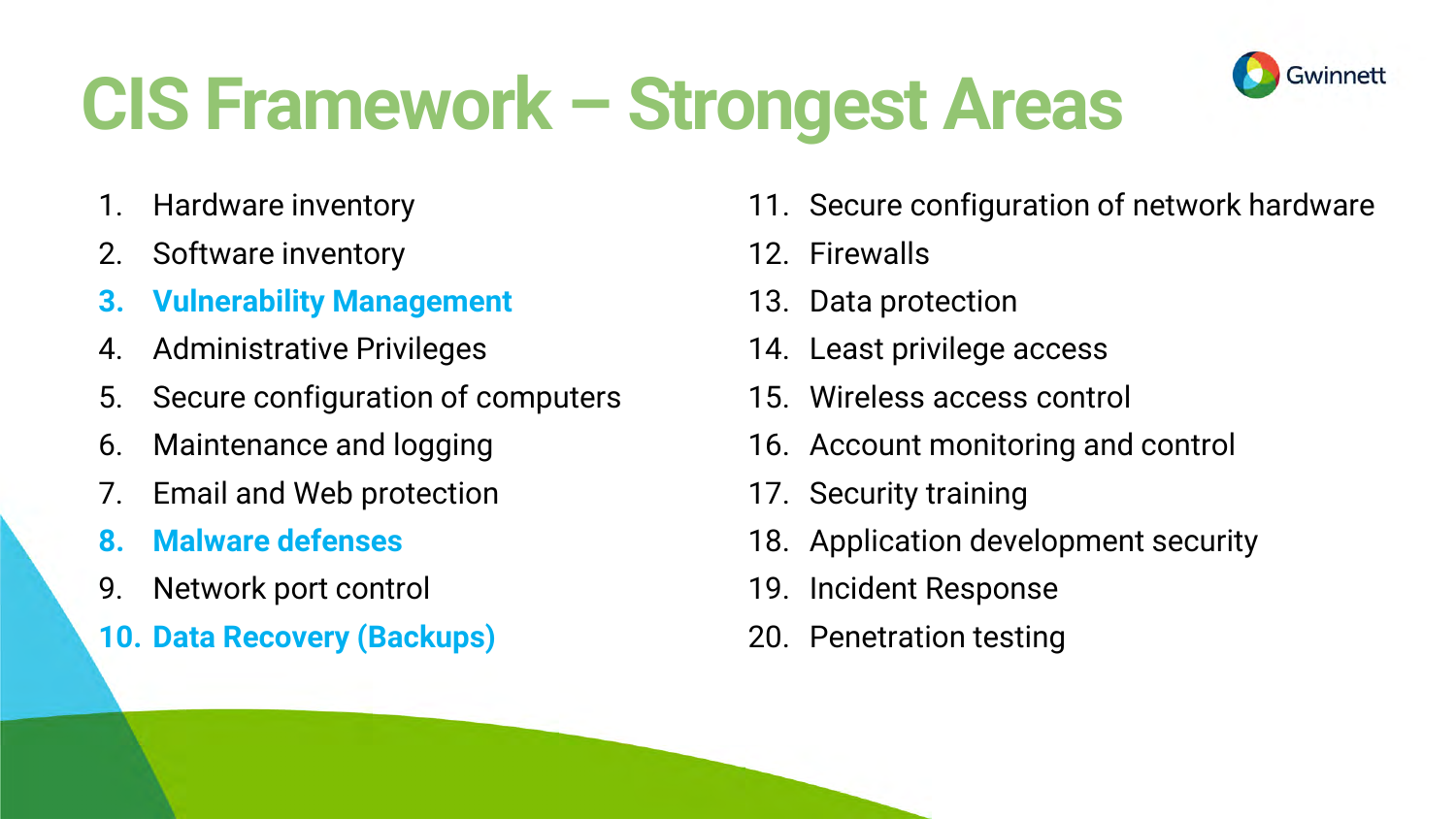### **CIS Framework – Weakest Areas**

- 1. Hardware inventory
- 2. Software inventory
- 3. Vulnerability Management
- 4. Administrative Privileges
- 5. Secure configuration of computers
- 6. Maintenance and logging
- 7. Email and Web protection
- 8. Malware defenses
- 9. Network port control
- 10. Backups

11. Secure configuration of network hardware

Gwinnett

- 12. Firewalls
- **13. Data protection**
- 14. Least privilege access
- 15. Wireless access control
- 16. Account monitoring and control
- **17. Security training**
- 18. Application development security
- 19. Incident Response
- **20. Penetration testing**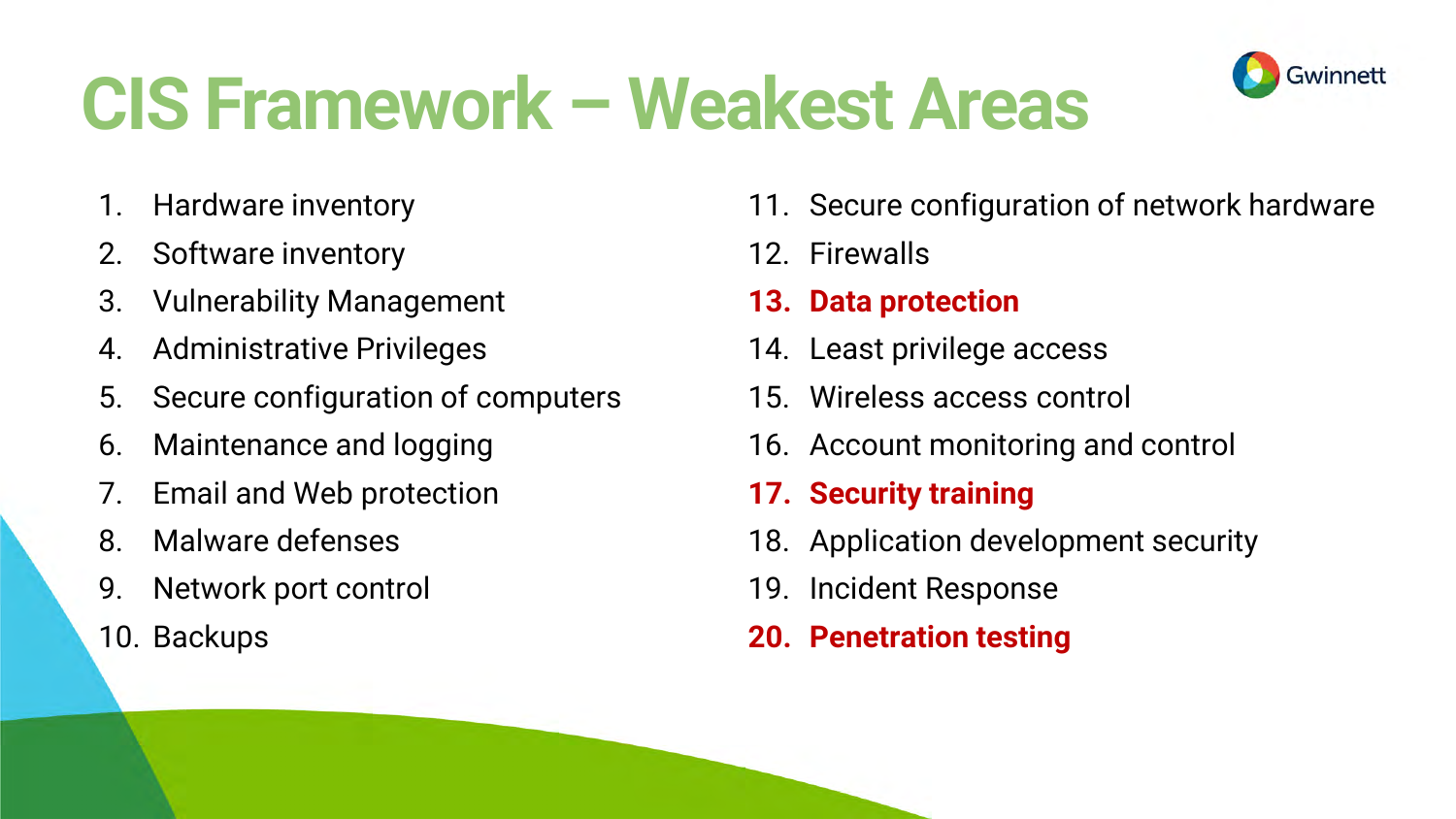#### **2022 Plans**



- Heightened focus on awareness and training
	- Increased communication with department directors and elected officials
	- Annual training for employees
- Continued improvements of our Security Operations Center
	- Conduct tabletop exercises for responding to cyber incidents
	- More penetration testing via Homeland Security and American Rescue grant funding
- Deployment of Microsoft tools which will allow for increased management of user access and data protection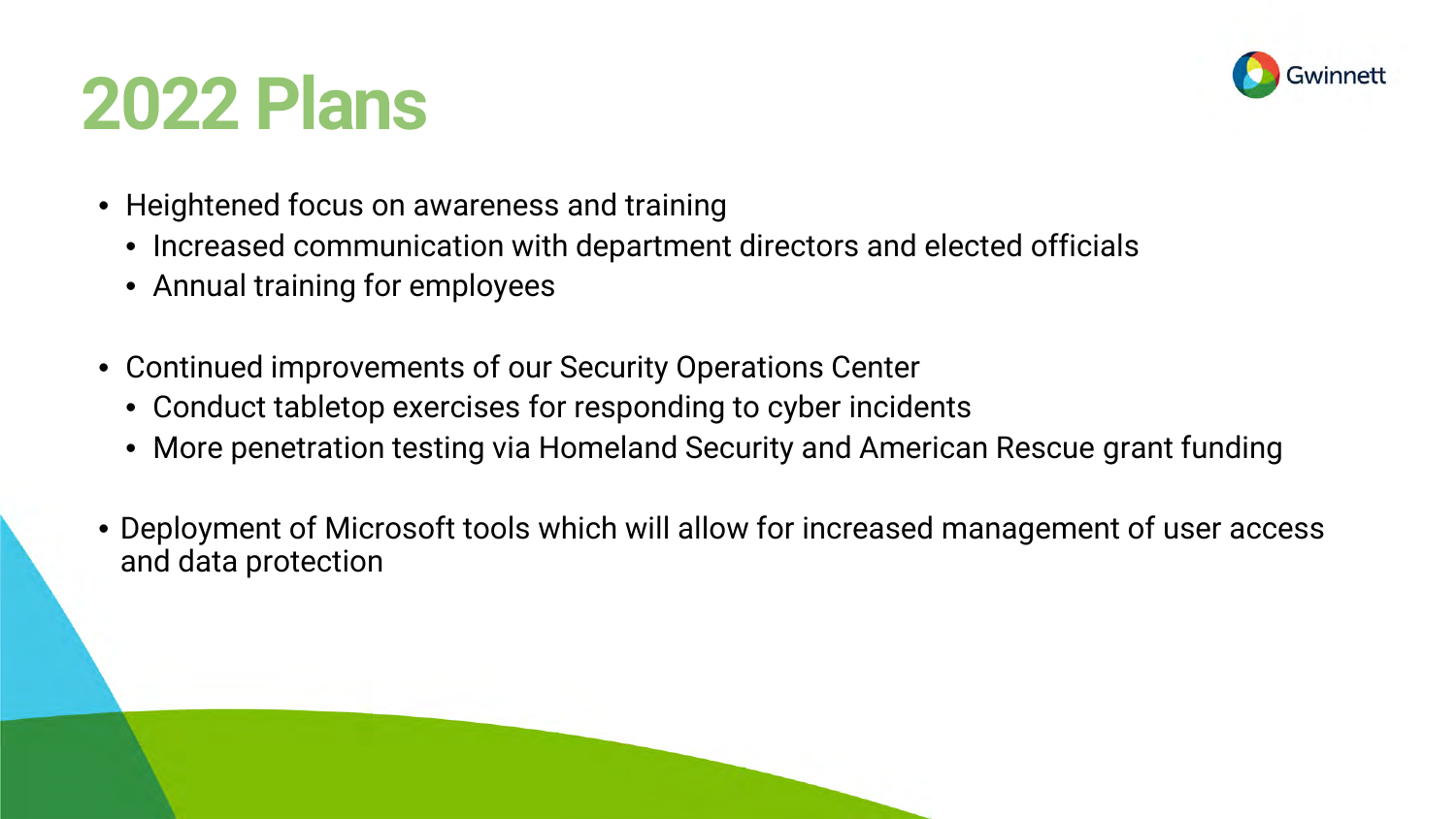



- Extremely competitive job market for cybersecurity talent due to shortages
	- ISC² (a security certification organization) estimates that in 2021 there were 377,000 more cybersecurity positions than qualified individuals in the US
- Rapidly evolving threats against a constantly changing environment
- Navigating the autonomy of other elected offices
- Threat of nation state actors
	- Resources to "invent" new attacks and exploits
	- Patience, not always driven by financial motives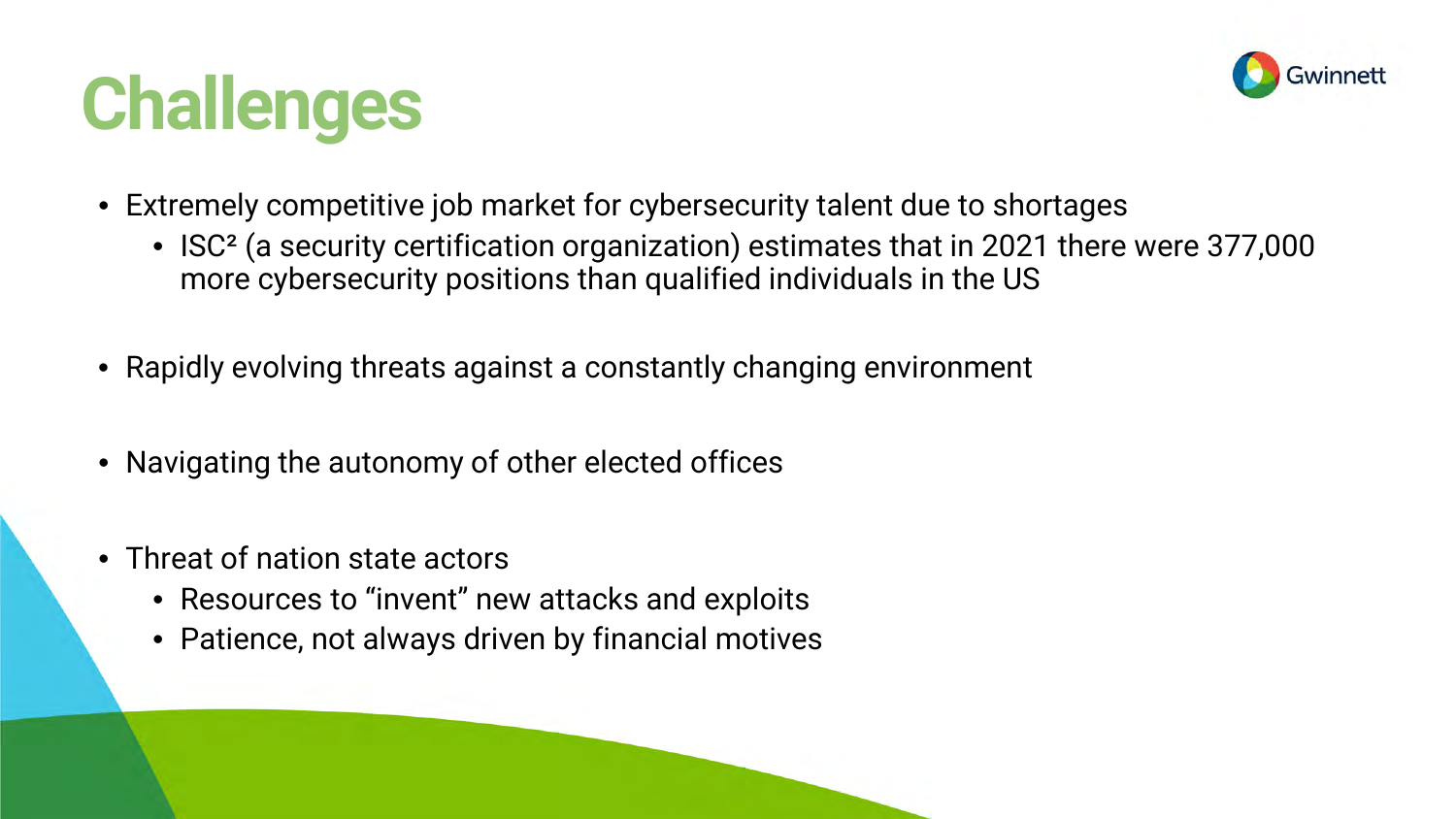#### **Russia and Ukraine**



- Federal government has issued multiple advisories regarding potential Russian cyber attacks
- Guidance suggests carrying increased operational risk
- Past cyber attacks may have been preparation for situations like this
	- Solarwinds
- Focus will be on maximum disruption
- Disinformation campaigns are likely